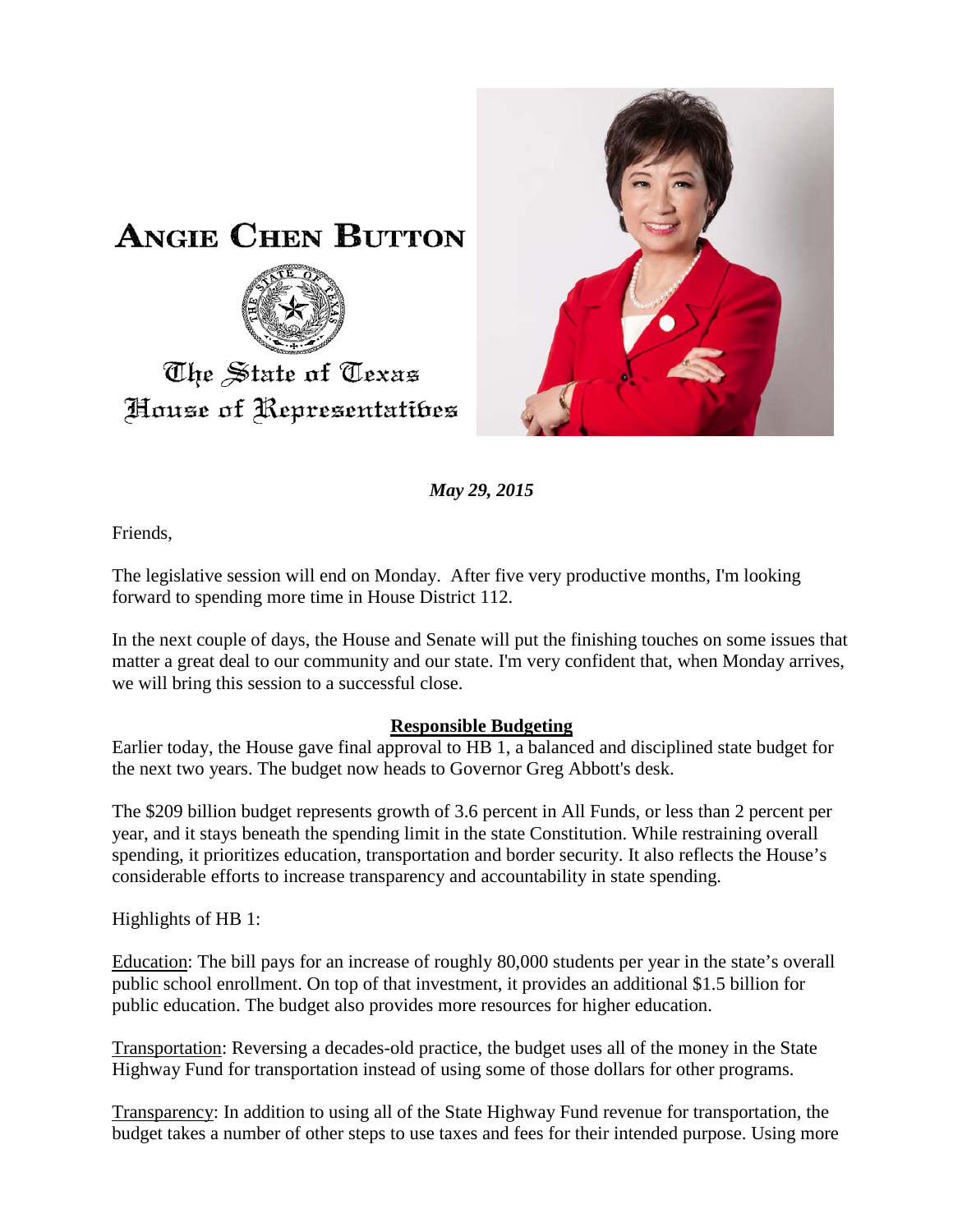revenue as intended allows HB 1 to provide additional resources for hospital trauma care, state parks and other priorities.

Border Security: HB 1 provides \$840 million in All Funds for border security. That investment will allow for the hiring of 250 new Department of Public Safety troopers and allow a 50-hour work week for all troopers. It will also fund the implementation of HB 11, which will bring consistency to the state's border security strategy.

Long-Term Obligations: The budget provides funding to address a shortfall in retired teachers' health care and to address the solvency of the state employee pension system.

Mental Health: The budget increases funding for behavioral health and substance abuse services by \$151 million, providing additional resources for both inpatient and outpatient services.

#### **House Passes Campus Carry**

Earlier this week, the House passed SB 11, which authorizes a concealed handgun license holder to carry a concealed handgun while on a college campus. SB 11 allows for universities to establish rules, regulations, or other provisions concerning the storage of handguns in dorms or other residential facilities owned or operated by the university. To be eligible for a concealed handgun license in the state of Texas, citizens must pass state and federal background checks, pass both an educational course and shooting proficiency test, and be over the age of 21.

## **Supporting our Veterans**

The Hazlewood Act was instituted in 2009 and it allows Texas veterans to apply their college tuition hours to their children at public Texas universities. I am proud to say that the House replaced the version of SB 1735 that would have removed this ability, and in its place, has added a stipulation that veterans have to be residents in Texas for at least 8 years before accessing that benefit. The legislation is currently in a conference committee ironing out the differences between the House and Senate versions and will head back to each respective chamber for final approval.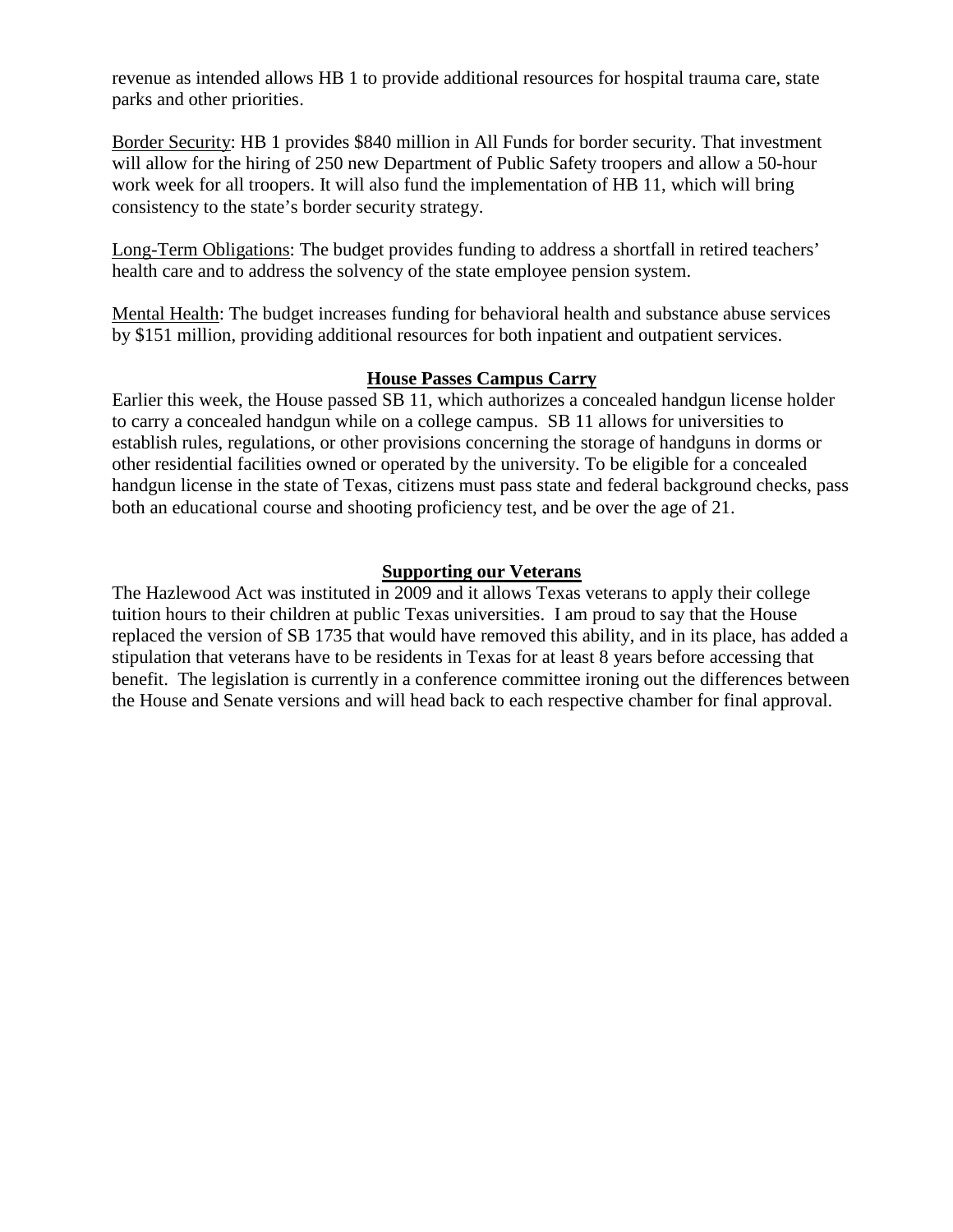

**Speaking with my Richardson colleague, Rep. Linda Koop**

## **Merging State Health Agencies**

This week, the House also passed SB 200 which starts the gradual process of merging three of our five state health agencies into one. This merger will greatly improve efficiency and communication while also reducing the division of labor within those agencies and providing a clear chain of leadership for our state health agency. The bill has passed the Senate with corrections, and will now head to the Governor's desk for his signature.

## **Limiting the Growth of State Spending**

SB 9 would establish additional statutory spending limits to help ensure fiscally responsible spending by the legislature. While overall state spending currently is limited by a provision in the state Constitution, that limit is only one measure that should be used to craft the state's budget. The bill would not replace the current limit, only supplement it with a more detailed way of limiting state spending. Both measures would work together to make state budgeting more transparent.

Under the current constitutional cap, state spending not constitutionally dedicated to particular purposes cannot increase from one biennium to the next beyond the growth rate in statewide personal income adopted by the Legislative Budget Board unless the cap is waived by a majority vote of both chambers of the legislature. However, the current spending cap can result in a restriction that does not indicate what limits should be used for individual budget categories; therefore, setting a limit that may not be appropriate. Further spending limits based on a larger portion of state revenue and individual categories of spending should be applied to the budget process, which will be accomplished with the passage of this bill.

Although the current overall cap is based on income growth, it will be helpful to have supplemental caps based on other measures. The bill would provide this type of information by